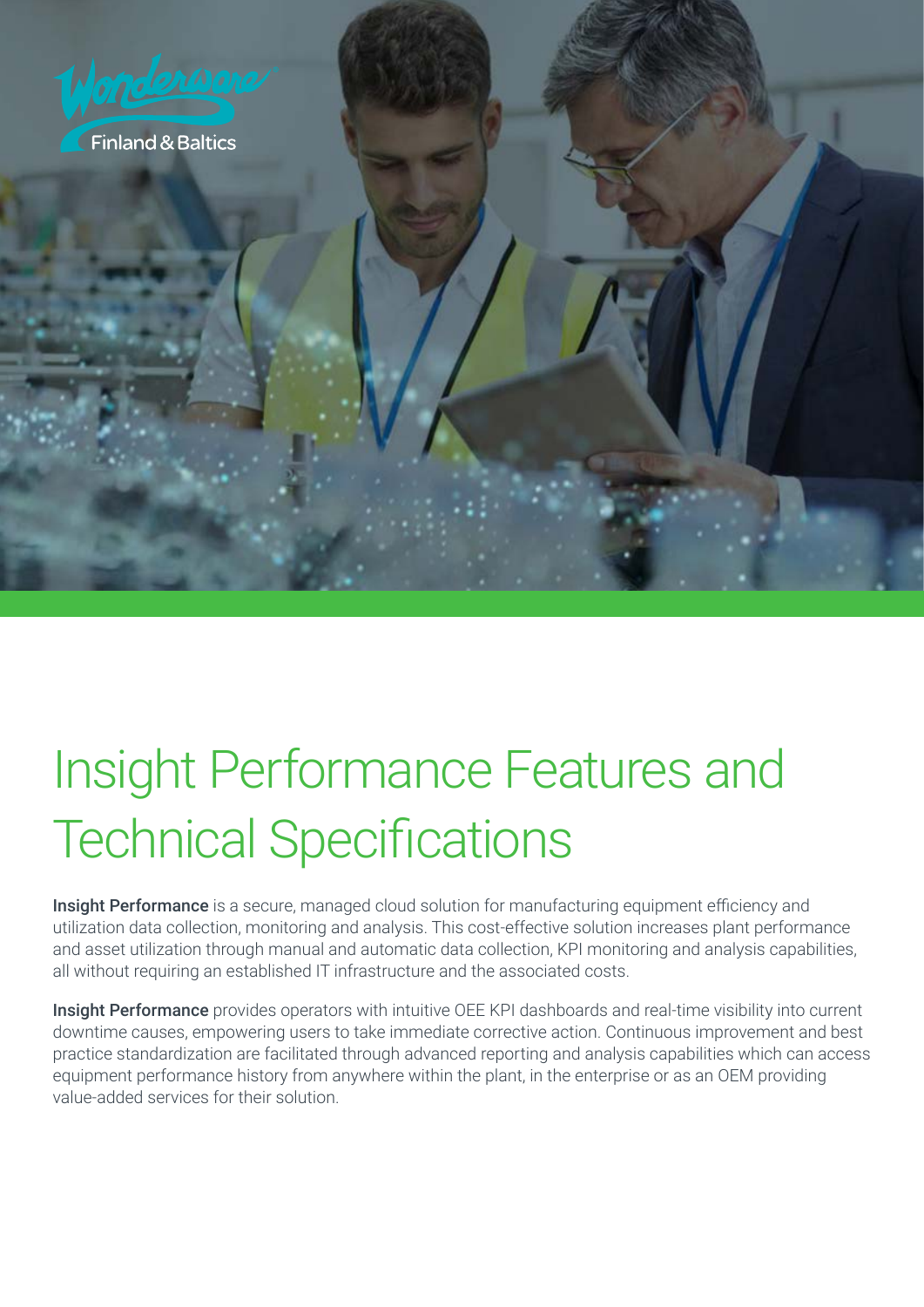## Insight Performance Features

Insight Performance enables industrial end users and solution builders to collect, store and visualize equipment utilization and production event data in the cloud.



### Equipment Efficiency Monitoring

Empower operators to drive plant performance with real-time information on downtime and OEE KPIs in a ready to use equipment dashboard. With increased visibility, operators can quickly identify and address the main causes of inefficiency and downtime. Automatically collected downtime events may be modified by an operator or authorized person to further clarify the root cause. The ability to merge events or split an event into two or more individual events allows for data reconsolidation to accurately rank and analyze the events impacting equipment utilization.



## Advanced Reporting and Analysis

View and analyze equipment utilization and OEE KPI information and perform root cause analysis using intuitive charts and reports. Create dashboards for web and mobile devices that can be viewed anytime, anywhere across the business. The responsive newsfeed and alerts from the solution's advanced analytics enable improved decision making to drive sustainable plant performance improvements. Maintain profitability and competitiveness by continuously optimizing equipment efficiency and maximizing the capacity utilization of existing assets.

| ٠ | Wonderware Online InSight     |                                                             |                                                 |                               | $\bullet$ $\bullet$<br>٠<br>- 0 |
|---|-------------------------------|-------------------------------------------------------------|-------------------------------------------------|-------------------------------|---------------------------------|
|   | Efficiency Model              |                                                             |                                                 |                               |                                 |
|   | <b>EQUIVATION</b><br>MODOM RY | <b>ROUPMENT ETAPES IN THE USE CATON REVAILING</b><br>u a se |                                                 |                               |                                 |
|   | <b>NGC</b><br>Brandy          | <b>Financiation</b>                                         | A. N. Gallery<br>State Topic                    | <b>County</b><br><b>Sales</b> | 10,000<br>$\alpha$<br>٠         |
|   | <b>EISTOR</b>                 | Energeas Hop                                                | Download -                                      | ×                             |                                 |
|   | <b>ACTOCOFED</b>              | <b>Union great State</b>                                    | <b>MA</b>                                       | -                             |                                 |
|   | <b>PLANNELST</b>              | <b>Flaming Departures Made</b>                              | the                                             | <b>HOME</b>                   |                                 |
|   | <b>AUMANI</b>                 | <b>Running Itara</b>                                        | Russina                                         | -                             |                                 |
|   | <b>RAINAS ILOW</b>            | Russing Stowe Tran Capacity                                 | <b>Kunting</b>                                  | ٠                             |                                 |
|   | salar                         | Service Stop                                                | Essening                                        |                               |                                 |
|   | CAPLAMAGE OF                  | <b>Uniterior Chief State Date</b>                           | Doubline.                                       |                               |                                 |
|   |                               |                                                             | Aw Sources to Adapt in 4 h N<br>Power<br>.<br>. |                               |                                 |

### **Configuration**

The Insight Performance configuration experience is an integrated part of the web user interface to quickly set up and manage the components of the efficiency model. The elements include: equipment to be tracked, efficiency states defining the equipment states expected to occur, utilization reasons describing an event changing the equipment state, OEE calculation definitions defining the default rate for a production run and target OEE values, disposition reasons for good or waste production count entered and OEE data properties to provide operating context to group data during analyses. Bulk load of configuration information is supported through uploading CSV files direct from the web user interface to the system.



### Manual and Automatic Data Collection

Insight Performance collects and stores equipment and production related event data through either operator entry on the web user interface or by equipment event notifications pushed from existing plant software, edge devices or IIoT enabled sensors and smart devices.